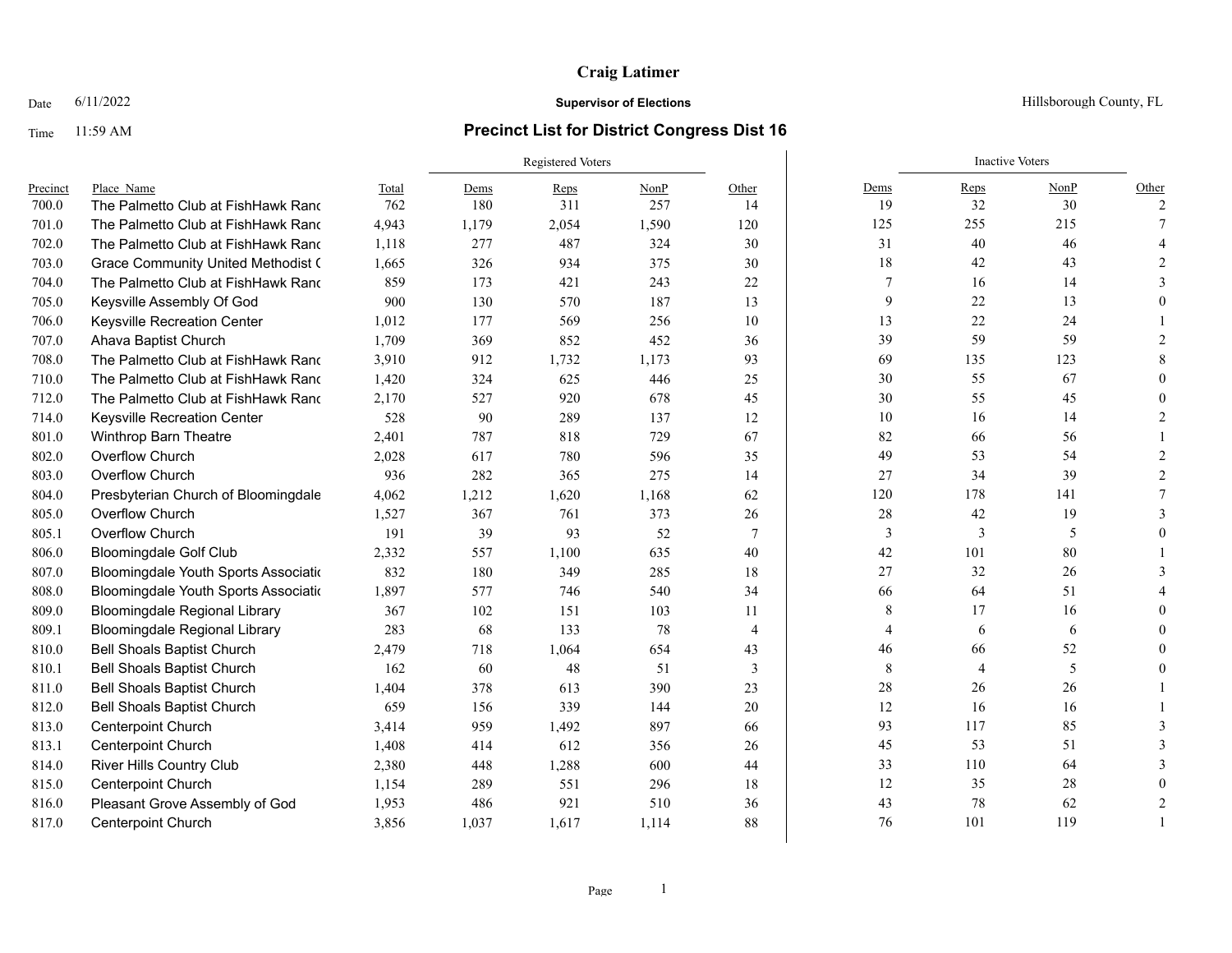### Time 11:59 AM **Precinct List for District Congress Dist 16**

|          |                                     |       | Registered Voters        |       |       |                 |                | <b>Inactive Voters</b> |              |          |
|----------|-------------------------------------|-------|--------------------------|-------|-------|-----------------|----------------|------------------------|--------------|----------|
| Precinct | Place Name                          | Total | Dems                     | Reps  | NonP  | Other           | Dems           | Reps                   | NonP         | Other    |
| 817.1    | <b>Centerpoint Church</b>           | 195   | 53                       | 97    | 43    | 2               | 3              |                        | 5            |          |
| 818.0    | Victory Baptist Church of Brandon   | 472   | 96                       | 258   | 111   | $7\phantom{.0}$ |                | 8                      | 11           | $\Omega$ |
| 819.0    | <b>Strawberry Ridge</b>             | 1,150 | 310                      | 545   | 274   | 21              | 29             | 44                     | 15           |          |
| 820.0    | Victory Baptist Church of Brandon   | 5,944 | 1,809                    | 2,197 | 1,839 | 99              | 187            | 168                    | 200          | 11       |
| 821.0    | Apostles Lutheran Church            | 5,189 | 1,778                    | 1,775 | 1,536 | 100             | 195            | 139                    | 213          | 11       |
| 821.1    | Apostles Lutheran Church            | 525   | 146                      | 160   | 209   | 10              | 10             | 11                     | 10           | $\Omega$ |
| 821.2    | Apostles Lutheran Church            | 233   | 85                       | 67    | 79    | $\overline{2}$  | 12             | 6                      | 14           |          |
| 822.0    | <b>Strawberry Ridge</b>             | 254   | 99                       | 69    | 78    | 8               | 3              | 5                      | 5            |          |
| 825.0    | <b>Brandon Christian Church</b>     | 341   | 104                      | 129   | 99    | 9               | 9              |                        | 14           |          |
| 827.0    | Christ Community Church of Brandon  | 4,167 | 1,323                    | 1,630 | 1,135 | 79              | 97             | 95                     | 102          |          |
| 828.0    | <b>Resurrection Catholic Church</b> | 2,326 | 1,017                    | 469   | 782   | 58              | 236            | 96                     | 245          | 13       |
| 829.0    | Centro Cristiano Hispano            | 3,928 | 1,471                    | 1,199 | 1,180 | 78              | 200            | 124                    | 186          | 15       |
| 830.0    | Kings Avenue Baptist Church         | 2,224 | 880                      | 612   | 701   | 31              | 86             | 49                     | 66           |          |
| 832.0    | Kings Avenue Baptist Church         | 3,617 | 1,341                    | 1,069 | 1,128 | 79              | 168            | 92                     | 195          |          |
| 833.0    | Arise Assembly of God at Brandon    | 1,810 | 788                      | 462   | 517   | 43              | 125            | 68                     | 137          |          |
| 834.0    | Christ Community Church of Brandon  | 2,254 | 1,002                    | 491   | 711   | 50              | 129            | 47                     | 100          | -5       |
| 852.0    | The Crossing Church - Tampa         | 4,313 | 1,793                    | 973   | 1,426 | 121             | 466            | 233                    | 494          | 33       |
| 852.1    | The Crossing Church - Tampa         | 302   | 146                      | 61    | 90    | 5               | 38             | 20                     | 38           |          |
| 853.0    | Brandon Seventh Day Adventist Chur  | 1,468 | 684                      | 242   | 509   | 33              | 188            | 65                     | 176          |          |
| 901.0    | <b>Ruskin Recreation Center</b>     | 2,582 | 1,012                    | 604   | 922   | 44              | 88             | 54                     | 98           | 10       |
| 901.1    | <b>Ruskin Recreation Center</b>     | 61    | 18                       | 16    | 26    | $\overline{1}$  |                | $\theta$               |              | $\Omega$ |
| 901.2    | <b>Ruskin Recreation Center</b>     | 382   | 145                      | 100   | 125   | 12              | $\overline{2}$ |                        |              |          |
| 901.3    | <b>Ruskin Recreation Center</b>     | 257   | 105                      | 60    | 84    | 8               |                | 2                      | $\Omega$     |          |
| 902.0    | <b>Ruskin Recreation Center</b>     | 1,537 | 720                      | 339   | 451   | 27              | 63             | 44                     | 64           |          |
| 902.1    | <b>Ruskin Recreation Center</b>     | 8     | $\overline{\phantom{a}}$ | 5     |       | $\overline{1}$  | $\mathbf{0}$   |                        | $\mathbf{0}$ |          |
| 904.0    | Kings Point Clubhouse               | 2,929 | 928                      | 1,211 | 716   | 74              | 64             | 108                    | 49           |          |
| 905.0    | <b>Ruskin Recreation Center</b>     | 694   | 157                      | 300   | 227   | 10              | 14             | 14                     | 37           |          |
| 906.0    | <b>Sun Towers</b>                   | 442   | 161                      | 192   | 82    | $\tau$          | 10             | 29                     | 11           |          |
| 907.0    | God's Missionary Church             | 1,287 | 255                      | 702   | 303   | 27              | $28\,$         | 41                     | 27           |          |
| 908.0    | Kings Point Clubhouse               | 3,829 | 1,152                    | 1,649 | 943   | 85              | 72             | 103                    | 64           |          |
| 909.0    | Sun City Center Community Hall      | 3,818 | 992                      | 1,850 | 898   | 78              | 63             | 103                    | 54           |          |
| 910.0    | Wimauma Community Church of God     | 535   | 144                      | 223   | 155   | 13              | 4              | 22                     | 24           |          |
| 911.0    | South Hillsborough Elks Lodge #2672 | 1,339 | 324                      | 572   | 408   | 35              | 31             | 60                     | 43           |          |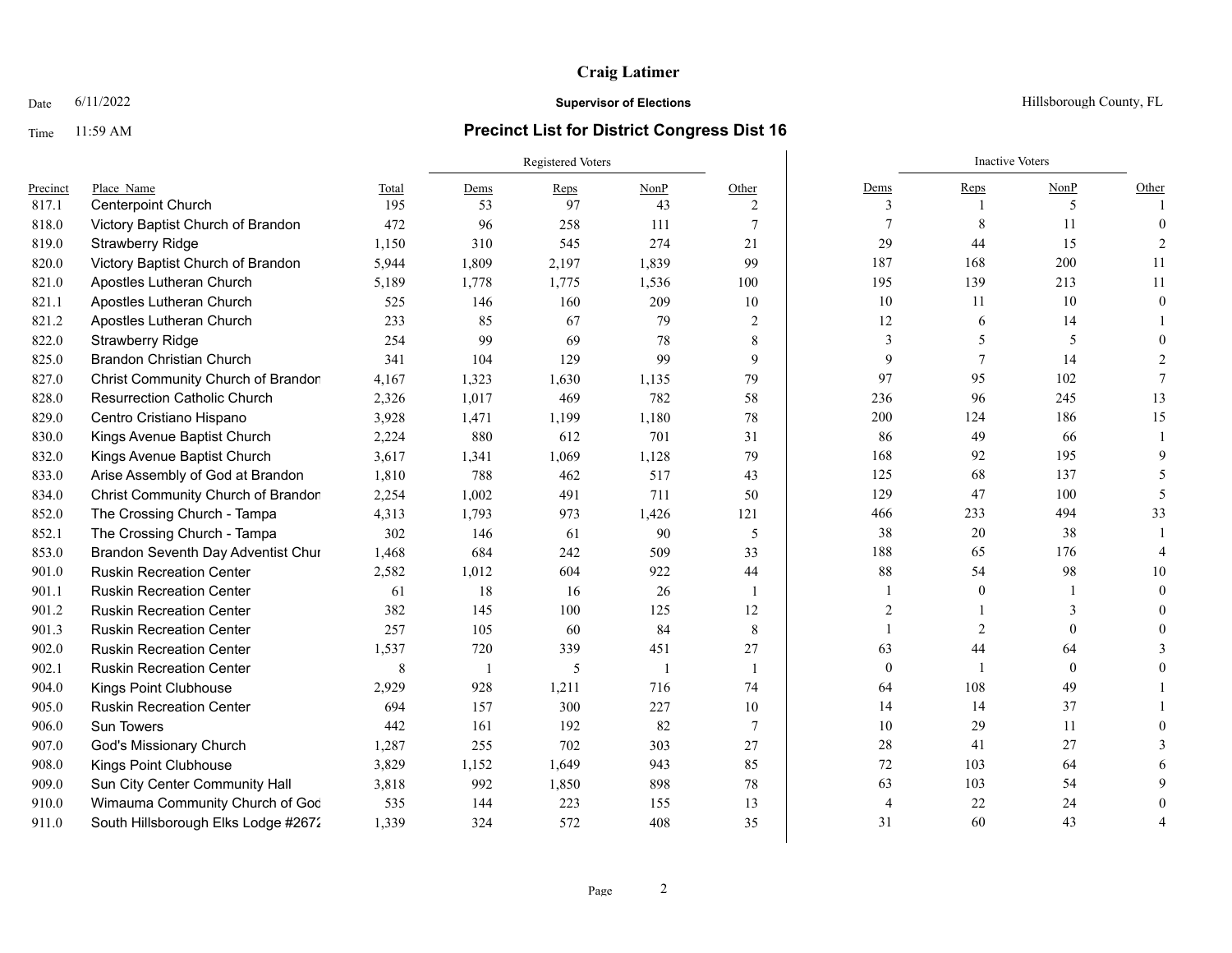### Time 11:59 AM **Precinct List for District Congress Dist 16**

|          |                                    |                  | <b>Registered Voters</b> |              |          |                |                  | <b>Inactive Voters</b> |                |                          |
|----------|------------------------------------|------------------|--------------------------|--------------|----------|----------------|------------------|------------------------|----------------|--------------------------|
| Precinct | Place Name                         | Total            | Dems                     | Reps         | NonP     | Other          | Dems             | Reps                   | NonP           | Other                    |
| 913.0    | Wimauma Community Church of God    | 5,808            | 1,932                    | 1,999        | 1,766    | 111            | 150              | 98                     | 157            | $\overline{\phantom{1}}$ |
| 913.1    | Wimauma Community Church of God    | 1,322            | 587                      | 290          | 408      | 37             | 29               | 23                     | 29             |                          |
| 913.2    | Wimauma Community Church of God    | 1,082            | 342                      | 398          | 310      | 32             | 4                | 12                     | 9              |                          |
| 913.3    | Wimauma Community Church of God    | 770              | 290                      | 218          | 245      | 17             | 11               | 18                     | 12             |                          |
| 913.4    | Wimauma Community Church of God    | 417              | 142                      | 84           | 186      | 5              | $\overline{2}$   | $\theta$               | 5              |                          |
| 913.5    | Wimauma Community Church of God    | 5                | $\mathbf{0}$             | 3            | 2        | $\theta$       | $\theta$         | 0                      |                |                          |
| 914.0    | South Bay Church                   | 888              | 371                      | 159          | 325      | 33             | 17               | 8                      | 19             |                          |
| 914.1    | South Bay Church                   | 757              | 306                      | 220          | 213      | 18             | $30\,$           | 15                     | 28             |                          |
| 914.2    | South Bay Church                   | 712              | 372                      | 144          | 186      | 10             | 16               | 10                     | 12             |                          |
| 914.3    | South Bay Church                   | $\sqrt{2}$       | $\sqrt{2}$               | $\mathbf{0}$ | $\theta$ | $\theta$       | $\boldsymbol{0}$ | $\boldsymbol{0}$       | $\mathbf{0}$   |                          |
| 915.0    | South Bay Church                   | 1,205            | 519                      | 280          | 375      | 31             | 57               | 29                     | 49             |                          |
| 916.0    | South Bay Church                   | 3,230            | 1,498                    | 574          | 1,101    | 57             | 95               | 52                     | 80             |                          |
| 917.0    | <b>Thatcher Civic Center</b>       | 427              | 59                       | 232          | 124      | 12             | $\overline{7}$   | 6                      | 6              |                          |
| 918.0    | The Palmetto Club at FishHawk Rand | 806              | 127                      | 480          | 187      | 12             | 10               | 30                     | 15             |                          |
| 919.0    | <b>Balm Civic Center</b>           | 1,211            | 275                      | 579          | 335      | 22             | 14               | 40                     | 36             |                          |
| 919.1    | <b>Balm Civic Center</b>           | 363              | 89                       | 124          | 140      | 10             | $\overline{2}$   |                        |                |                          |
| 919.2    | <b>Balm Civic Center</b>           | $\mathbf{3}$     | $\mathfrak{2}$           | $\theta$     |          | $\theta$       | $\Omega$         |                        | $\Omega$       |                          |
| 920.0    | South Bay Church                   | 262              | 111                      | 57           | 83       | 11             | 8                | 9                      |                |                          |
| 921.0    | Sun City Center Florida Room       | 2,085            | 630                      | 906          | 504      | 45             | 44               | 89                     | 45             |                          |
| 925.0    | St. Andrews Presbyterian Church    | 1,086            | 278                      | 530          | 243      | 35             | 26               | 40                     | 24             |                          |
| 926.0    | <b>Balm Civic Center</b>           | 210              | 45                       | 100          | 60       | 5              | 10               | 8                      | 15             |                          |
| 927.0    | Freedom Plaza                      | 577              | 153                      | 314          | 106      | $\overline{4}$ | 8                | 20                     | 6              |                          |
| 929.0    | <b>Trinity Baptist Church</b>      | 3,771            | 1,015                    | 1,823        | 850      | 83             | 76               | 139                    | 69             |                          |
| 930.0    | <b>Waterset Clubhouse</b>          | 2,162            | 750                      | 678          | 680      | 54             | 82               | 66                     | 90             |                          |
| 931.0    | Calvary Lutheran Church            | 1,015            | 308                      | 412          | 275      | 20             | $20\,$           | 33                     | 27             |                          |
| 931.1    | Calvary Lutheran Church            | $\boldsymbol{0}$ | $\mathbf{0}$             | $\mathbf{0}$ | $\theta$ | $\mathbf{0}$   | $\boldsymbol{0}$ | $\boldsymbol{0}$       | $\mathbf{0}$   |                          |
| 932.0    | Calvary Lutheran Church            | 3,275            | 1,451                    | 696          | 1,058    | 70             | 142              | 74                     | 160            |                          |
| 932.1    | Calvary Lutheran Church            | 1,491            | 620                      | 343          | 496      | 32             | 57               | 48                     | 53             |                          |
| 932.2    | Calvary Lutheran Church            | 549              | 238                      | 104          | 198      | 9              | 18               | 12                     | 20             |                          |
| 932.3    | Calvary Lutheran Church            | 514              | 198                      | 111          | 193      | 12             | 10               |                        | 10             |                          |
| 932.4    | Calvary Lutheran Church            | $\overline{c}$   | $\overline{\phantom{a}}$ | $\mathbf{0}$ | -1       | $\mathbf{0}$   | $\theta$         |                        | $\mathbf{0}$   |                          |
| 933.0    | Calvary Lutheran Church            | 1,252            | 358                      | 477          | 376      | 41             |                  |                        | 10             |                          |
| 933.1    | Calvary Lutheran Church            | 364              | 140                      | 103          | 111      | 10             |                  |                        | $\overline{2}$ |                          |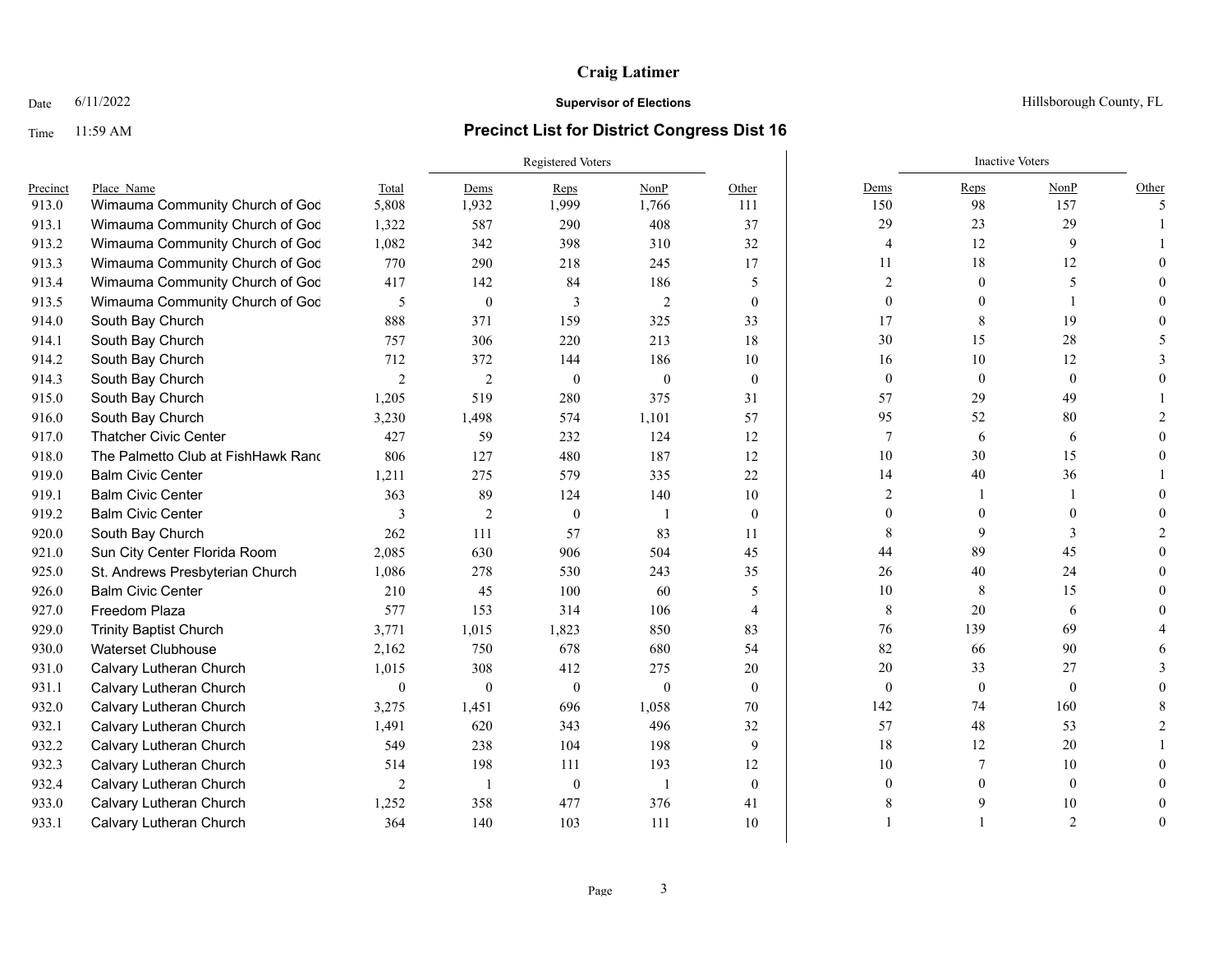### Time 11:59 AM **Precinct List for District Congress Dist 16**

|          |                                      |                |                  | <b>Registered Voters</b> |          |              |                | <b>Inactive Voters</b> |              |          |
|----------|--------------------------------------|----------------|------------------|--------------------------|----------|--------------|----------------|------------------------|--------------|----------|
| Precinct | Place Name                           | Total          | Dems             | Reps                     | NonP     | Other        | Dems           | Reps                   | NonP         | Other    |
| 933.2    | Calvary Lutheran Church              | 325            | 82               | 155                      | 82       | 6            | 7              | 7                      | 8            | $\Omega$ |
| 934.0    | <b>Waterset Clubhouse</b>            | 2,789          | 795              | 1,110                    | 800      | 84           | 48             | 78                     | 97           |          |
| 942.0    | <b>Gardenville Recreation Center</b> | 3,695          | 1,650            | 765                      | 1,227    | 53           | 146            | 81                     | 147          |          |
| 942.1    | <b>Gardenville Recreation Center</b> | 1,453          | 692              | 283                      | 441      | 37           | 48             | 29                     | 45           |          |
| 942.2    | <b>Gardenville Recreation Center</b> | $\mathbf{1}$   | $\boldsymbol{0}$ | -1                       | $\theta$ | $\mathbf{0}$ | $\mathbf{0}$   | $\boldsymbol{0}$       | $\mathbf{0}$ |          |
| 943.0    | First Baptist Church Of Gibsonton    | 2,051          | 742              | 527                      | 726      | 56           | 79             | 49                     | 105          |          |
| 944.0    | South Shore United Methodist Churcl  | 1,056          | 442              | 277                      | 309      | 28           | 24             | 11                     | 16           |          |
| 944.1    | South Shore United Methodist Churcl  | 1,910          | 770              | 495                      | 611      | 34           | 73             | 46                     | 62           |          |
| 944.2    | South Shore United Methodist Church  | 1,166          | 455              | 356                      | 323      | 32           | $30\,$         | 26                     | 27           |          |
| 944.3    | South Shore United Methodist Churcl  | 658            | 308              | 129                      | 207      | 14           | 13             | 9                      | 9            |          |
| 944.4    | South Shore United Methodist Churcl  | 1,577          | 641              | 396                      | 485      | 55           | 30             | 21                     | 19           |          |
| 945.0    | First Baptist Church Of Gibsonton    | 966            | 302              | 300                      | 343      | 21           | 30             | 31                     | 65           |          |
| 946.0    | The Alley at SouthShore              | 4,409          | 1,852            | 1,039                    | 1,432    | 86           | 193            | 117                    | 182          | 10       |
| 946.1    | The Alley at SouthShore              | 941            | 399              | 244                      | 270      | 28           | 48             | 40                     | 48           |          |
| 946.2    | The Alley at SouthShore              | 664            | 290              | 119                      | 236      | 19           | 13             | $\overline{2}$         | 12           |          |
| 946.3    | The Alley at SouthShore              | 605            | 256              | 152                      | 183      | 14           | 9              | 16                     | 17           |          |
| 946.4    | The Alley at SouthShore              | 484            | 196              | 114                      | 162      | 12           | $\overline{2}$ | 3                      | 9            |          |
| 947.0    | Summerfield Crossing Community Ce    | 5,885          | 2,417            | 1,533                    | 1,825    | 110          | 280            | 169                    | 236          | 10       |
| 948.0    | Chulavista Landings                  | 1,206          | 313              | 442                      | 424      | 27           | 31             | 34                     | 42           |          |
| 948.1    | Chulavista Landings                  | 454            | 222              | 75                       | 142      | 15           | 11             | 13                     | 10           |          |
| 949.0    | <b>Rivercrest Clubhouse</b>          | 4,408          | 1,654            | 1,370                    | 1,300    | 84           | 161            | 132                    | 142          |          |
| 949.1    | <b>Rivercrest Clubhouse</b>          | 722            | 311              | 176                      | 213      | 22           | 20             | 24                     | 27           |          |
| 949.2    | <b>Rivercrest Clubhouse</b>          | $\overline{4}$ | $\mathbf{0}$     |                          | 3        | $\theta$     | $\mathbf{0}$   | $\theta$               | $\theta$     |          |
| 949.3    | <b>Rivercrest Clubhouse</b>          | 405            | 152              | 85                       | 160      | 8            | 10             | 3                      | 9            |          |
| 950.0    | <b>Balm Civic Center</b>             | 1,696          | 647              | 489                      | 518      | 42           | 23             | 34                     | 39           |          |
| 950.1    | <b>Balm Civic Center</b>             | 3,064          | 961              | 983                      | 1,044    | 76           | 55             | 60                     | 60           |          |
| 950.2    | <b>Balm Civic Center</b>             | 50             | 15               | 13                       | 22       | $\theta$     | $\mathbf{0}$   |                        |              |          |
| 951.0    | Redeemer Presbyterian Church         | 1,446          | 433              | 585                      | 403      | 25           | $27\,$         | 54                     | 52           |          |
| 951.1    | Redeemer Presbyterian Church         | 472            | 102              | 260                      | 100      | 10           | 11             | 10                     | 7            |          |
| 952.0    | <b>Riverview Civic Center</b>        | 2.342          | 650              | 1,032                    | 608      | 52           | 60             | 67                     | 67           |          |
| 952.1    | <b>Riverview Civic Center</b>        | 138            | 34               | 66                       | 35       | 3            | 3              | $\overline{4}$         |              |          |
| 953.0    | <b>Riverview Civic Center</b>        | 2,982          | 906              | 1,193                    | 818      | 65           | 80             | 99                     | 105          |          |
| 954.0    | Providence West Community Center     | 4,800          | 1,998            | 1,109                    | 1,588    | 105          | 354            | 168                    | 288          | 15       |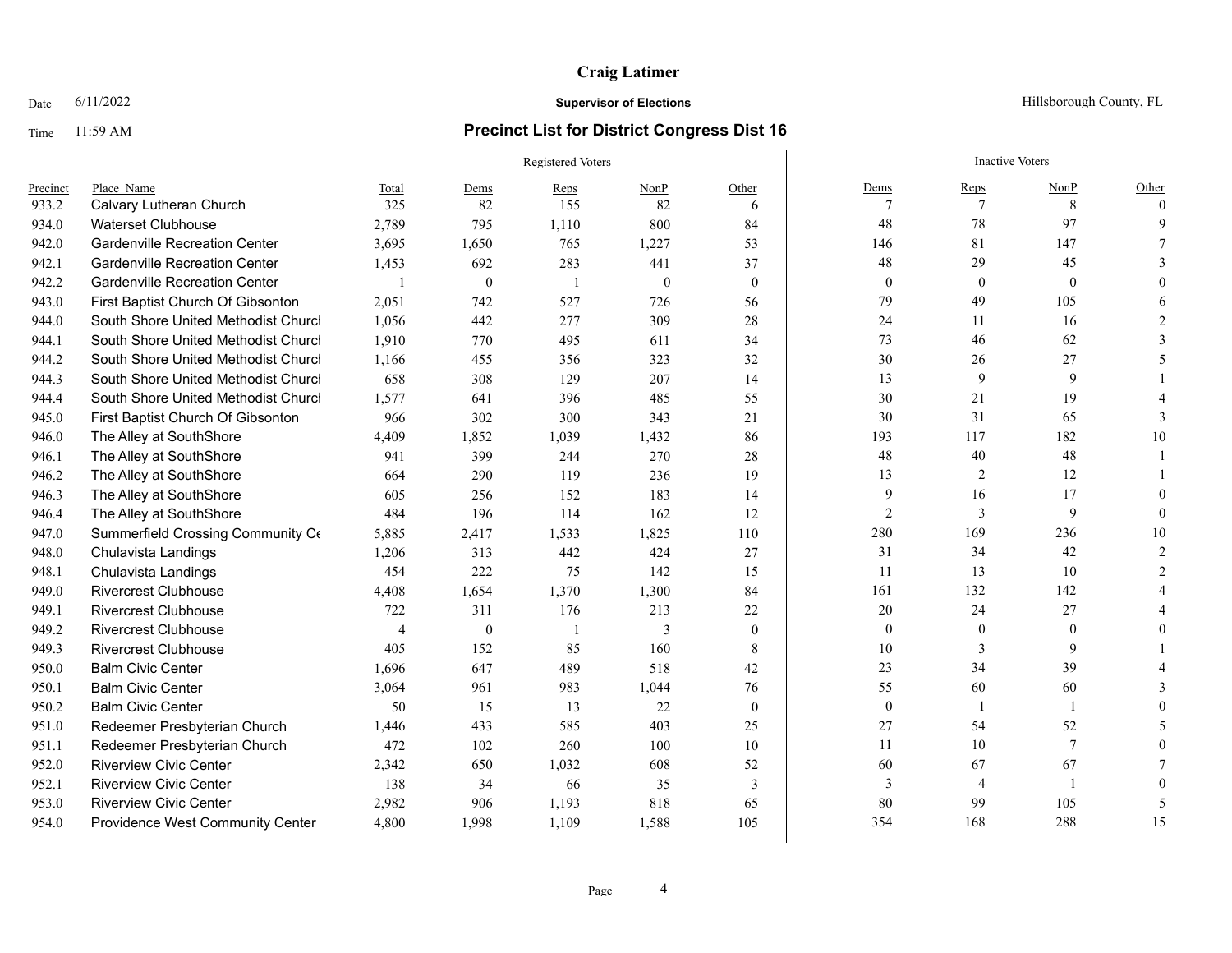### Time 11:59 AM **Precinct List for District Congress Dist 16**

|          |                                         |                | <b>Registered Voters</b> |                |                |                |                | <b>Inactive Voters</b> |                |          |
|----------|-----------------------------------------|----------------|--------------------------|----------------|----------------|----------------|----------------|------------------------|----------------|----------|
| Precinct | Place Name                              | Total          | Dems                     | Reps           | NonP           | Other          | Dems           | Reps                   | NonP           | Other    |
| 955.0    | Desoto Masonic Lodge #105               | 2,561          | 732                      | 1,047          | 733            | 49             | 56             | 64                     | 73             | -5       |
| 956.0    | Redeemer Presbyterian Church            | 2.233          | 774                      | 681            | 736            | 42             | 76             | 71                     | 91             |          |
| 956.1    | Redeemer Presbyterian Church            | 861            | 257                      | 288            | 286            | 30             | 32             | 23                     | 33             |          |
| 957.0    | Providence West Community Center        | 1,648          | 610                      | 485            | 522            | 31             | 63             | 47                     | 67             |          |
| 958.0    | South Shore United Methodist Church     | 2,425          | 988                      | 573            | 814            | 50             | 96             | 56                     | 66             |          |
| 960.0    | <b>Riverview Memorial VFW Post 8108</b> | 990            | 230                      | 449            | 289            | 22             | 17             | 31                     | 31             |          |
| 962.0    | First Baptist Church of Riverview       | 1,780          | 671                      | 487            | 587            | 35             | 52             | 40                     | 41             |          |
| 962.1    | First Baptist Church of Riverview       | 155            | 58                       | 42             | 52             | 3              | $\overline{4}$ | $\boldsymbol{0}$       | 3              |          |
| 962.2    | First Baptist Church of Riverview       | 1,490          | 600                      | 287            | 566            | 37             | 22             | 12                     | 27             |          |
| 964.0    | Providence West Community Center        | 819            | 430                      | 98             | 269            | 22             | 68             | 10                     | 45             |          |
| 975.0    | <b>Gardenville Recreation Center</b>    | 492            | 195                      | 101            | 188            | 8              | $28\,$         | 18                     | 58             |          |
| 976.0    | First Baptist Church Of Gibsonton       | 15             | 5                        | $\overline{7}$ | 3              | $\mathbf{0}$   | $\mathbf{0}$   | $\mathbf{0}$           | 1              |          |
| 979.0    | <b>Rivercrest Clubhouse</b>             | 2,332          | 926                      | 557            | 805            | 44             | 93             | 59                     | 75             |          |
| 979.1    | <b>Rivercrest Clubhouse</b>             | 123            | 62                       | 19             | 40             | 2              | 5              | $\overline{2}$         | 6              |          |
| 980.0    | Summerfield Crossing Community Ce       | 1,519          | 589                      | 405            | 495            | 30             | 58             | 48                     | 73             |          |
| 980.1    | Summerfield Crossing Community Ce       | 210            | 72                       | 52             | 83             | 3              | 10             | 7                      | 11             |          |
| 981.0    | Summerfield Crossing Community Ce       | 2,220          | 883                      | 581            | 716            | 40             | 78             | 70                     | 71             |          |
| 982.0    | Summerfield Crossing Community Ce       | 1,648          | 534                      | 485            | 575            | 54             | 33             | 17                     | 37             |          |
| 983.0    | Providence West Community Center        | 1,620          | 573                      | 535            | 480            | 32             | 41             | 53                     | 58             |          |
| 984.0    | <b>Trinity Baptist Church</b>           | 3,381          | 1,519                    | 634            | 1,149          | 79             | 98             | 73                     | 96             |          |
| 984.1    | <b>Trinity Baptist Church</b>           | 917            | 425                      | 185            | 284            | 23             | $10\,$         | 13                     | $\overline{7}$ | $\Omega$ |
| 986.0    | The Alley at SouthShore                 | 2,468          | 986                      | 616            | 804            | 62             | 57             | 46                     | 72             | 10       |
| 986.1    | The Alley at SouthShore                 | 594            | 237                      | 167            | 173            | 17             | 59             | 31                     | 48             |          |
| 986.2    | The Alley at SouthShore                 | 650            | 259                      | 131            | 244            | 16             | 8              | $\overline{2}$         | 5              |          |
| 986.3    | The Alley at SouthShore                 | 61             | 22                       | 11             | 26             | 2              | $\theta$       | $\Omega$               | $\theta$       |          |
| 986.4    | The Alley at SouthShore                 | $\overline{1}$ | $\theta$                 | $\theta$       | $\overline{1}$ | $\theta$       | $\theta$       | $\theta$               | $\theta$       |          |
| 987.0    | <b>Rivercrest Clubhouse</b>             | 956            | 320                      | 314            | 310            | 12             | 20             | 30                     | 26             |          |
| 987.1    | <b>Rivercrest Clubhouse</b>             | 572            | 189                      | 168            | 199            | 16             | 8              | 3                      | 9              |          |
| 988.0    | <b>Riverview Civic Center</b>           | 189            | 76                       | 37             | 72             | $\overline{4}$ | 11             | 6                      | 14             |          |
| 989.0    | <b>Riverview Civic Center</b>           | 852            | 295                      | 272            | 270            | 15             | 62             | 32                     | 69             |          |
| 990.0    | Desoto Masonic Lodge #105               | 2,172          | 868                      | 472            | 783            | 49             | 124            | 65                     | 154            |          |
| 991.0    | Providence West Community Center        | 435            | 123                      | 170            | 136            | 6              | 10             | 19                     | 20             |          |
|          |                                         | 247,969        | 83,840                   | 84,221         | 74,620         | 5,288          | 8,053          | 7,094                  | 8,729          | 478      |